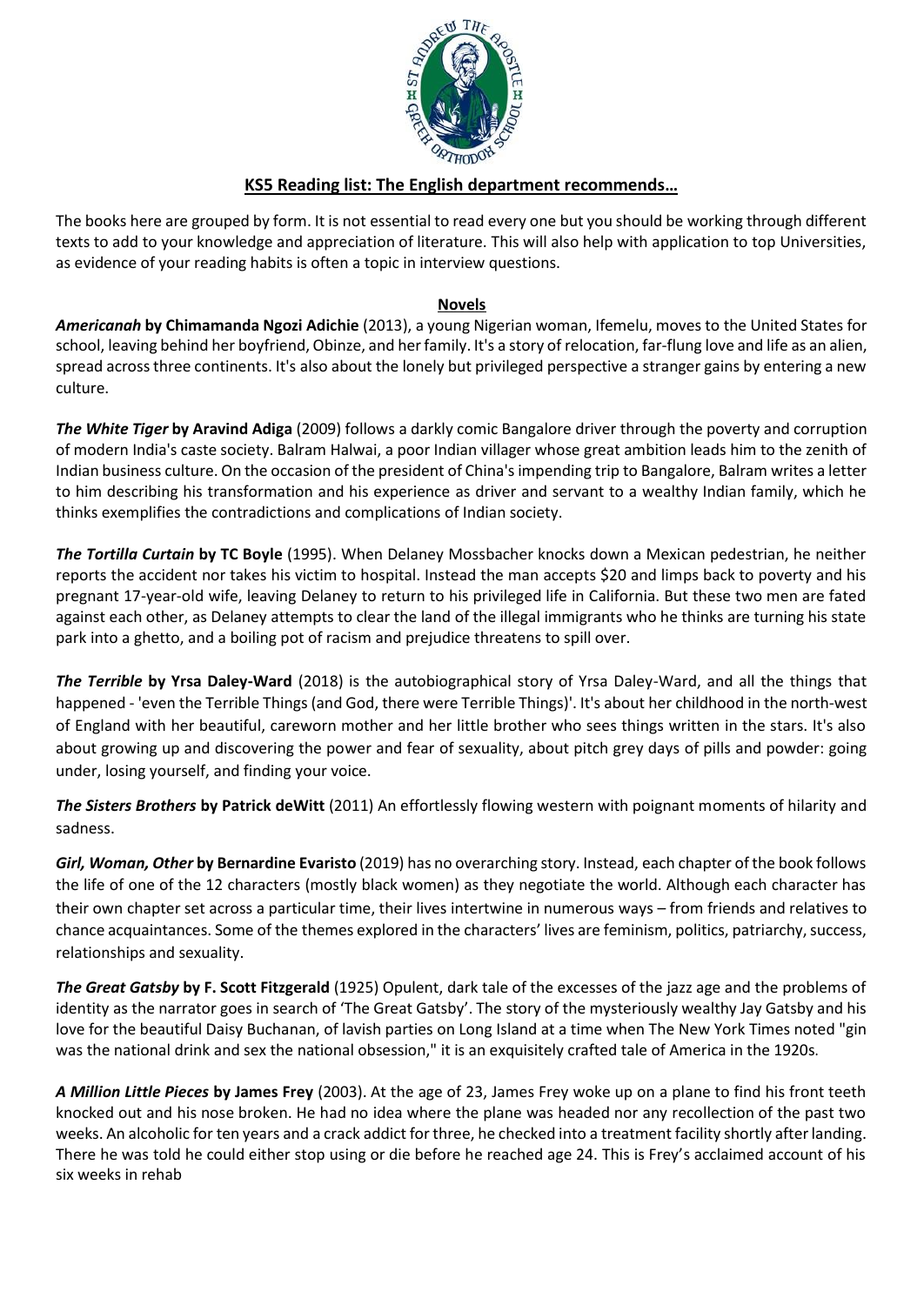*Eleanor Oliphant is Completely Fine* **by Gail Honeyman** (2017) Eleanor Oliphant, the novel's protagonist and narrator, is academically intelligent, with a degree in Classics and high standards of literacy. She is socially awkward and leads a solitary lifestyle. She has no friends or social contacts, and every weekend consumes two bottles of vodka. The novel tackles her traumatic past as she becomes enamoured with a singer, whom she believes she is destined to be with. It deals with themes of isolation and loneliness.

*Red Dust: A Path Through* **China by Ma Jian** (2001) In 1983, at the age of thirty, dissident artist Ma Jian finds himself divorced by his wife, separated from his daughter, betrayed by his girlfriend, facing arrest for "Spiritual Pollution," and severely disillusioned with the confines of life in Beijing. So with little more than a change of clothes and two bars of soap, Ma takes off to immerse himself in the remotest parts of China. His journey would last three years and take him through smog-choked cities and mountain villages, from scenes of barbarity to havens of tranquillity. Remarkably written and subtly moving, the result is an insight into the teeming contradictions of China that only a man who was both insider and outsider in his own country could have written.

*The Unbearable Lightness of Being* **by Milan Kundera** (1984) A serious, funny novel about the deeper questions of life – and meaning – set in a totalitarian state, though it is the characters' comi-tragic domestic disharmonies that steal the show. A young woman is in love with a successful surgeon - a man torn between his love for her and his incorrigible womanising. His mistress, a free-spirited artist, lives her life as a series of betrayals - while her other lover stands to lose everything because of his noble qualities.

*Sarah* **by JT Leroy** (2001) Enamoured by skimpy leather skirts and make-up, twelve-year-old Cherry Vanilla wants to be the world's most famous "lot lizard" and prove to his mother, Sarah, and the rest of the world, that he is more woman than most. Journeying to West Virginia, he encounters evil pimps, mystical Jack-a-lopes, superstitious prostitutes, and a wealth of other unforgettable characters.

If This Is a Man by Primo Levi (1947) is a memoir describing his arrest as a member of the Italian anti-fascist resistance during the Second World War, and his incarceration in the Auschwitz concentration camp from February 1944 until the camp was liberated on 27 January 1945. The calm sobriety of Levi's prose style is all the more striking given the horrific nature of the events he describes.

*The Road* **by Cormac McCarthy** (2006) is a post-apocalyptic novel that questions what it is to be human and how to hold on in the face of terrible odds. A heart-wrenching journey of one man and his son, trying to stay alive and hold onto his humanity.

*Little Fires Everywhere* **by Celeste Ng** (2017) Everyone in Shaker Heights was talking about it that summer: how Isabelle, the last of the Richardson children, had finally gone around the bend and burned the house down. In Shaker Heights, a placid, progressive suburb of Cleveland, everything is meticulously planned - from the layout of the winding roads, to the colours of the houses, to the successful lives its residents will go on to lead. And no one embodies this spirit more than Elena Richardson, whose guiding principal is playing by the rules. When the Richardsons' friends attempt to adopt a Chinese-American baby, a custody battle erupts that dramatically divides the town.

*Lolita* **by Vladamir Nabokov** (1955) Unsettling, deeply lyrical tale told by one of the most famous unreliable narrators in literature: Humbert Humbert who becomes obsessed by twelve-year-old Lolita and seeks to possess her, first carnally and then artistically, out of love, 'to fix once for all the perilous magic of nymphets'. Is he in love or insane? A silver-tongued poet or a pervert? A tortured soul or a monster? Or is he all of these? Humbert Humbert's seduction is one of many dimensions in Nabokov's dizzying masterpiece, which is suffused with a savage humour and rich, elaborate verbal textures.

*Accordion Crimes* **by Annie Proulx** (1996) is a masterpiece of story-telling that spans a century and a continent. It opens in 1890 in Sicily, when an accordion-maker and his son, carrying little more than his finest button accordion, begin their voyage to the teeming, violent port of New Orleans. Within a year, the accordion-maker is murdered by an anti-Italian lynch mob, but his instrument carries the novel into another community of immigrants: German-Americans founding a new town in South Dakota. Through the music of the accordion they express their fantasies, sorrows and exuberance.

*The God of Small Things* **by Arundhati Roy** (1997) is the story of Rahel and Estha, twins growing up among the banana vats and peppercorns of their blind grandmother's factory, and amid scenes of political turbulence in Kerala. Armed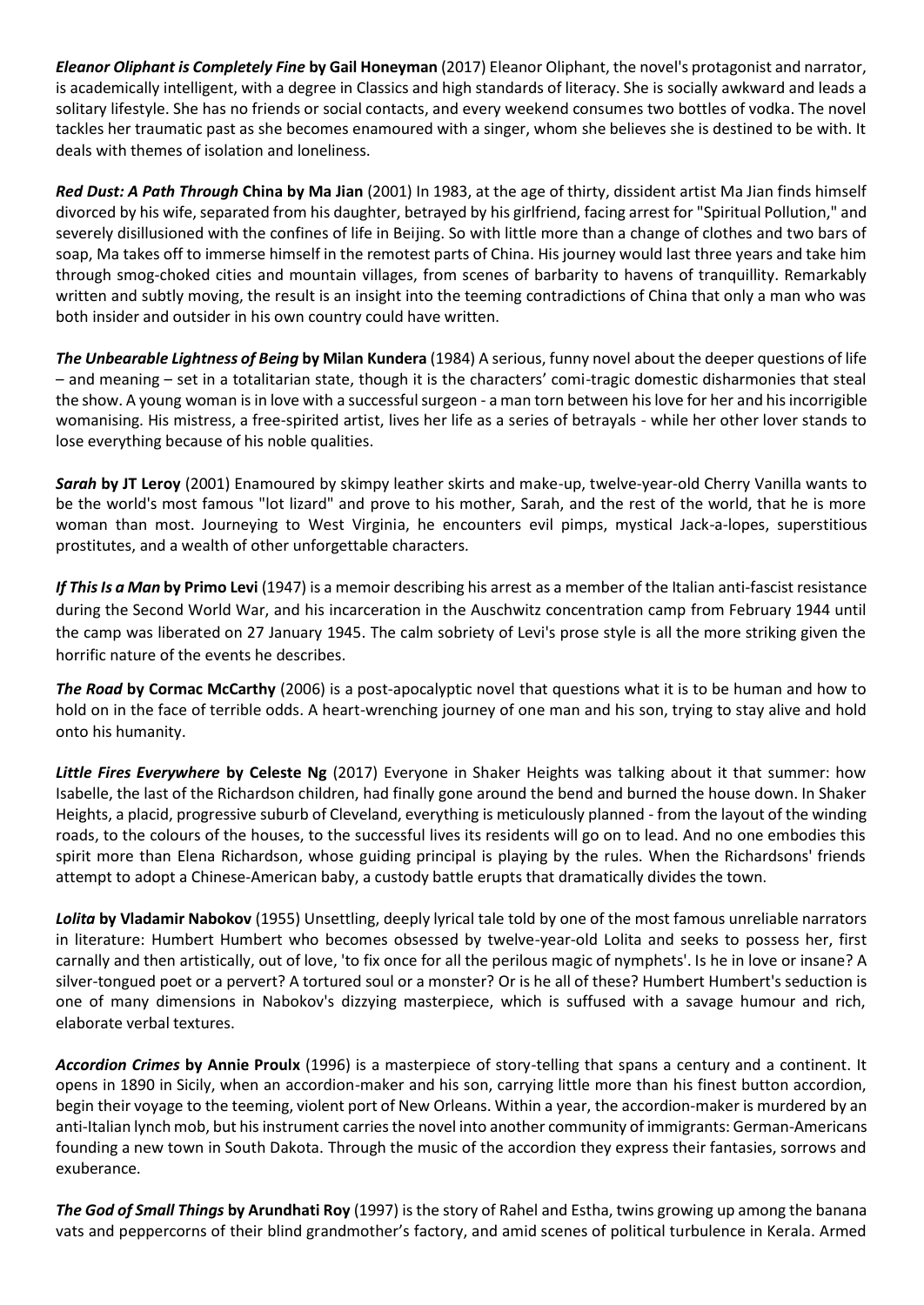only with the innocence of youth, they fashion a childhood in the shade of the wreck that is their family: their lonely, lovely mother, their beloved Uncle Chacko (pickle baron, radical Marxist, bottom-pincher) and their sworn enemy, Baby Kochamma (ex-nun, incumbent grand-aunt).

*Home Fire* **by Kamila Shamsie** (2017) Isma is free. After years of watching out for her younger siblings in the wake of their mother's death, she's accepted an invitation from a mentor in America that allows her to resume a dream long deferred. But she can't stop worrying about Aneeka, her beautiful, headstrong sister back in London, or their brother, Parvaiz, who's disappeared in pursuit of his own dream, to prove himself to the dark legacy of the jihadist father he never knew. When he resurfaces half a globe away, Isma's worst fears are confirmed.

*Fear and Loathing in Las Vegas* **by Hunter S. Thompson** (1971) Hunter S. Thompson is roaring down the desert highway to Las Vegas with his attorney, the Samoan, to find the dark side of the American Dream. Armed with a drug arsenal of stupendous proportions, the duo engage in a surreal succession of chemically enhanced confrontations with casino operators, police officers and assorted Middle Americans.

*Oranges are NottheOnly Fruit* **by Jeanette Winterson** (1985) Magic realist novel in which a working-class girlstruggles to find her identity against her deeply religious adoptive mother. This is the story of Jeanette, adopted and brought up by her mother as one of God's elect. Zealous and passionate, she seems destined for life as a missionary, but then she falls for one of her converts. At sixteen, Jeanette decides to leave the church, her home and her family, for the young woman she loves. Innovative, punchy and tender, *Oranges Are Not the Only Fruit* is a journey into the bizarre outposts of religious excess and human obsession.

*A Little Life* **by Hanya Yanagihara** (2015) When four graduates from a small Massachusetts college move to New York to make their way, they're broke, adrift, and buoyed only by their friendship and ambition. There is kind, handsome Willem, an aspiring actor; JB, a quick-witted, sometimes cruel Brooklyn-born painter seeking entry to the art world; Malcolm, a frustrated architect at a prominent firm; and withdrawn, brilliant, enigmatic Jude, who serves as their centre of gravity. Over the decades, their relationships deepen and darken, tinged by addiction, success, and pride. Yet their greatest challenge, each comes to realize, is Jude himself, by midlife a terrifyingly talented litigator yet an increasingly broken man, his mind and body scarred by an unspeakable childhood, and haunted by what he fears is a degree of trauma that he'll not only be unable to overcome - but that will define his life forever.

#### **Graphic Novels**

*Fun Home* **by Alison Bechdel** (2006) is a darkly funny family tale, pitch-perfectly illustrated with Alison Bechdel's sweetly gothic drawings. Meet Alison's father, a historic preservation expert and obsessive restorer of the family's Victorian home, a third-generation funeral home director, a high-school English teacher, an icily distant parent, and a closeted homosexual who, as it turns out, is involved with his male students and the family babysitter. Through narrative that is alternately heartbreaking and fiercely funny, we are drawn into a daughter's complex yearning for her father.

*From Hell* **by Alan Moore** (1989). A graphic novel set in the squalid, enigmatic world of Jack the Ripper and the Whitechapel murders of 1888, Moore presents an ingenious take on the slaughter. His Ripper's brutal activities are the epicentre of a conspiracy involving the very heart of the British Establishment, including the Freemasons and The Royal Family. A popular claim, which is transformed through Moore's exquisite and thoroughly gripping vision, of the Ripper crimes being the womb from which the 20th century, so enmeshed in the celebrity culture of violence, received its shocking, visceral birth.

*Dragonslippers: This is what an Abusive Relationship Looks Like* **by Rosalind B. Penfold** (2005) A successful young businesswoman with loving family and friends, Rosalind Penfold couldn't believe her luck when she met and quickly fell for a charming widower and father of four who seemed absolutely devoted to her. Only a few months into the relationship, however, the first worrying signs began to emerge that the man she eventually married was not quite as he seemed. A pattern of small lies and petty cruelties began to emerge, which, over the course of their ten-year relationship, would come to encompass a litany of physical, mental and sexual abuse truly shocking in its scope and malevolence.

*Persepolis* **by Marjane Satrapi** (2000) The intelligent and outspoken child of radical Marxists, and the greatgrandaughter of Iran's last emperor, Satrapi bears witness to a childhood uniquely entwined with the history of her country. Persepolis paints an unforgettable portrait of daily life in Iran and of the bewildering contradictions between